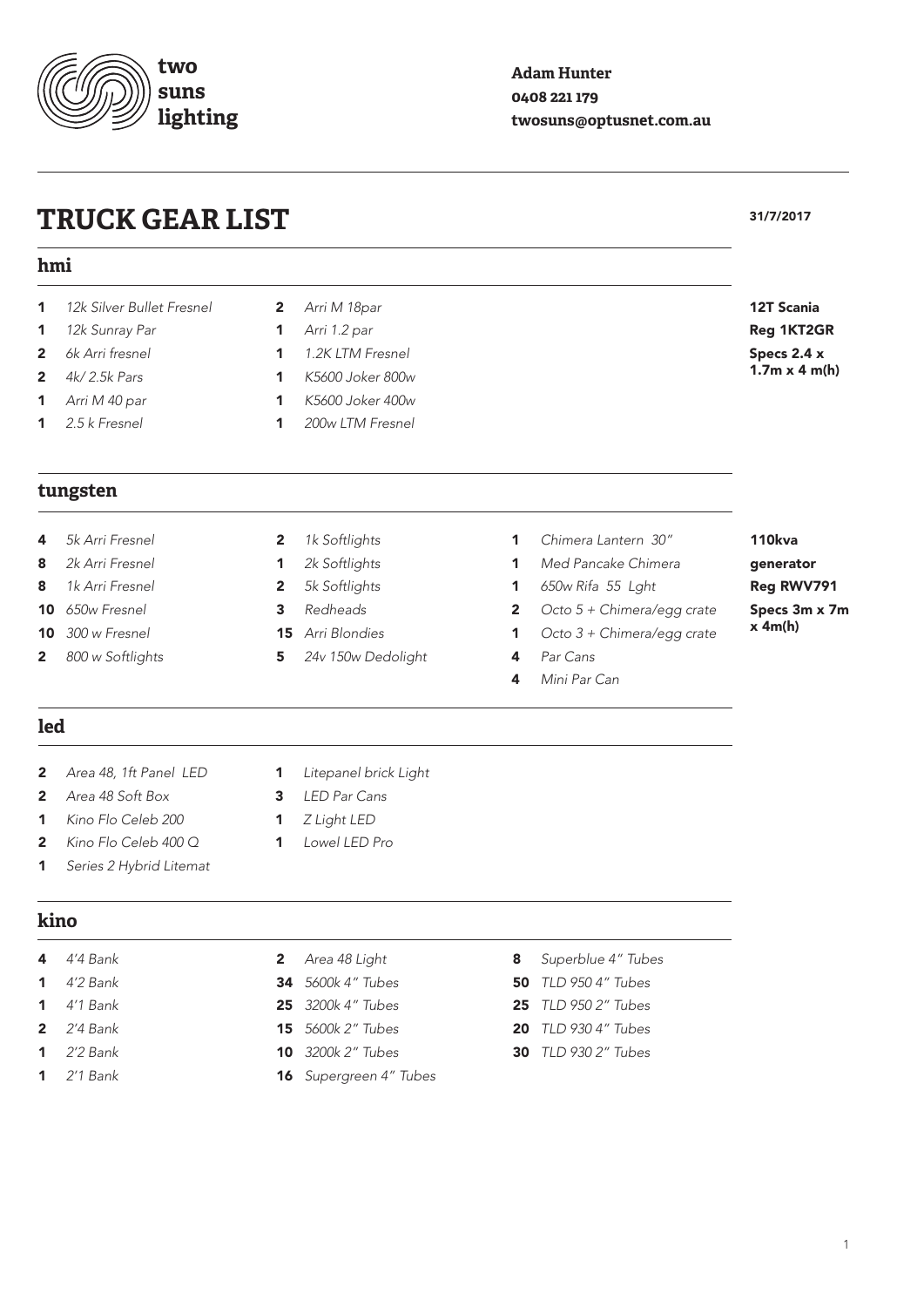# **TRUCK GEAR LIST** 31/7/2017

# **textiles**

### *20 x20 Frames* 3

- *20 x 20 Full Sail* 1
- *20 x 20 Half Grid Sail* 1
- *20 x 20 Qtr Grid Sail* 1
- *20 x 20 Greenscreen* 2
- *20 x 20 Bluescreen* 2
- *20 x 20 underwater screen* 1
- *20 x 20 Green Dutchman* 1
- *20 x 12 Greenscreen* 1
- *12 x 12 Frames* 6
- *12 x12 Full Grid Sail*  $\overline{\mathbf{c}}$
- *12 x 12 Half Half Grid Sail* 3
- *12 x12 Quater Grid Sail*  $\overline{\mathbf{z}}$
- *12 x 12 Ultrabounce* 3
- *12 x 12 Black/White Griff* 1
- *12 x 12 Silver Cheker* 1
- *12 x 12 Hilite* 2
- *12 x 12 Unbleached* 1
- *12 x 12 Silver Lame* 1
- 2 2  $\overline{\mathbf{3}}$ *6 x 6 Full Grid Sail 6 x6 Half Grid Sail 6 x 6 Quater Grid Sail*

- 1 *6 x 6 Silver Lame*
	- 2 *6 x 6 Black / White Griff*

*12 x12 Full Art Silk 12 x12 Quater Silk 12 x 12 Dbl Stop Net 12 x12 Single Stop Net 12 x 12 Greenscreen 12 x 12 Underwater screen* 

*8 x 8 Frame 8 x 8 Ultrabounce 8 x 8 Quater Grid Sail 8 x 8 White Net 6 x 6 Frames 6 x 6 Full Silk 6 x 6 Quater Silk*

 $\overline{2}$ *6 x 6 Ultrabounce*

- *6 x 6 Hilite* 1
- *6 x 6 Magic Cloth* 1
- *6 x 6 Dbl Stop Net* 1
- *6 x 6 Sgl Stop Net* 1
- *6 x 6 Greenscreen* 1
- *4 x 4 Dbl Stop Net* 2
- *4 x 4 Sgl Stop Net* 2
- *24 x 36 Dbl Stop Net* 2
- *24 x 36 Sgl Stop Net* 2
- *Matthews Road Rags kit* 1
- *4 x4 Greenscreen Floppy's* 2
- *4 x4 Floppy's* 6
- *3 x 2 Cutter* 6
- *4 x 1 Cutter* 1
- *1 x 18 Cutter* 1
- *2 x 18 Cutter* 1
- 4 x 4 Reflectors 2
- *4 x 4 Knife Blade Frames* 22
- *2 x 2 Frames* 4
- *Sets of outriggers* 2

**distro**

### *32amp 3 phase splitters* 1

- *50amp 3 phase splitter* 1
- *50amp 3 phase cable (30m)* 3
- *32amp 3 phase cable (30m)* 3
- *63amp 3 phase cable (30m)* 2
- *63amp Single phase cable* 4
- *63amp 3 phase board* 1
- **rigging**
- *Barrel clamps* 4
- *Scaff 90 clamps* 4
- *Scaff swivel clamps (super)* 2
- *Gaffer clamps* 1
- *Super clamps* 8
- *Hollywood clamps* 6
- *32amp Single phase cable* 3
- *32amp Single phase board* 3
- *20amp x 15m cable* 8
- *30m Wieland cable tops/tails* 1
- *10amp x 15m cable* 40
- *10amp x 5m cable* 20
- *10amp powerboards* 20
- *10amp Clipsal RCD boards* 4
- *Yellow jacket cable ramps* 12
- *330w Inline Dimmers* 2
- *1k dimmers* 4
- *2k dimmers* 7
- *Jands 4 pack dimmer* 2
- *3k & 2k Portable Generators* 1

- *Quaker clamps* 5
- *Poly holders* 2
- *Mathellini clamps* 10
- *Magic arms* 6
- *C stand grip heads* 4